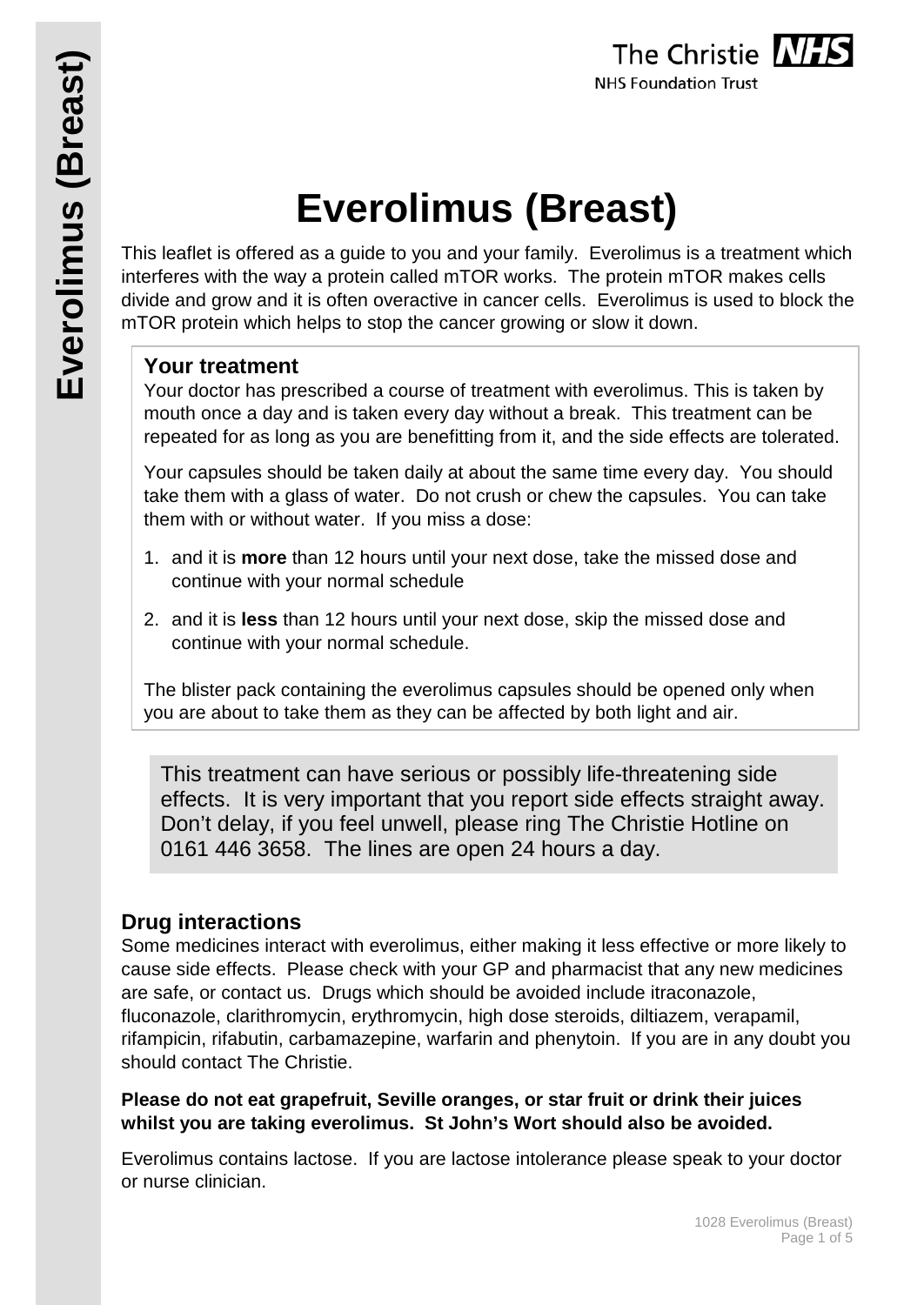# **Possible side effects**

Everolimus can cause many different side effects. Some are more likely to occur than others. Everyone is different and not everyone gets all the side effects. Most side effects are usually temporary, but in some rare cases they can be life-threatening. It is important to tell your hospital doctor or nurse about any side effects so they can be monitored and, where possible, treated.

#### • **Risk of infection**

You are vulnerable to infection while you are having everolimus. Minor infections can become life-threatening in a matter of hours if left untreated. Symptoms of infection include fever, shivering, sweats, sore throat, diarrhoea, discomfort when you pass urine, cough or breathlessness. We recommend that you use a **digital** thermometer so you can check your temperature. You can buy one from your local chemist.

#### **If you feel unwell, you have symptoms of an infection or your temperature is 37.5ºC or above, or below 36ºC contact The Christie Hotline straight away**.

#### **Common side effects (more than 1 in 10)**

#### • **Strange taste**

Everolimus can leave a strange, metallic taste in your mouth. It can also make food seem tasteless and bland. Normal taste will usually come back after the treatment finishes. Ask the staff for dietary booklets which you may find helpful.

#### • **Stomatitis (sore mouth and mouth ulcers)**

Everolimus can cause a sore mouth and ulcers. Usually this is mild and responds to mouth washes. If it is severe enough to stop you eating and drinking normally, please contact The Christie.

#### • **Rash**

Everolimus may make you more sensitive to the sun and can cause a rash. If this is widespread, please contact The Christie. You may take anti-histamines if the rash is itchy, and you may use non-perfumed moisturising cream to soothe the skin.

#### • **Diarrhoea**

Mild diarrhoea is common. Anti-diarrhoeal tablets (loperamide) can be prescribed to control your symptoms. Severe diarrhoea is less common. Severe diarrhoea can stop you eating or make you dehydrated, which can make you feel weak and dizzy. If the diarrhoea is severe or persistent contact The Christie Hotline.

#### • **Tiredness or fatigue**

Everolimus may make you feel tired and lacking in energy, but we would not expect you to be in bed during the daytime. If necessary take time off work. Gentle exercise such as walking can be beneficial and complementary therapies may be helpful. Ask your nurse or doctor for further information. Taking your capsules at bedtime instead of after breakfast can help.

#### • **Raised blood sugar**

If you are a diabetic, you may notice that your blood sugar readings are higher than usual. Please discuss this with your doctor if it occurs. Your diabetes medication may need to be reviewed.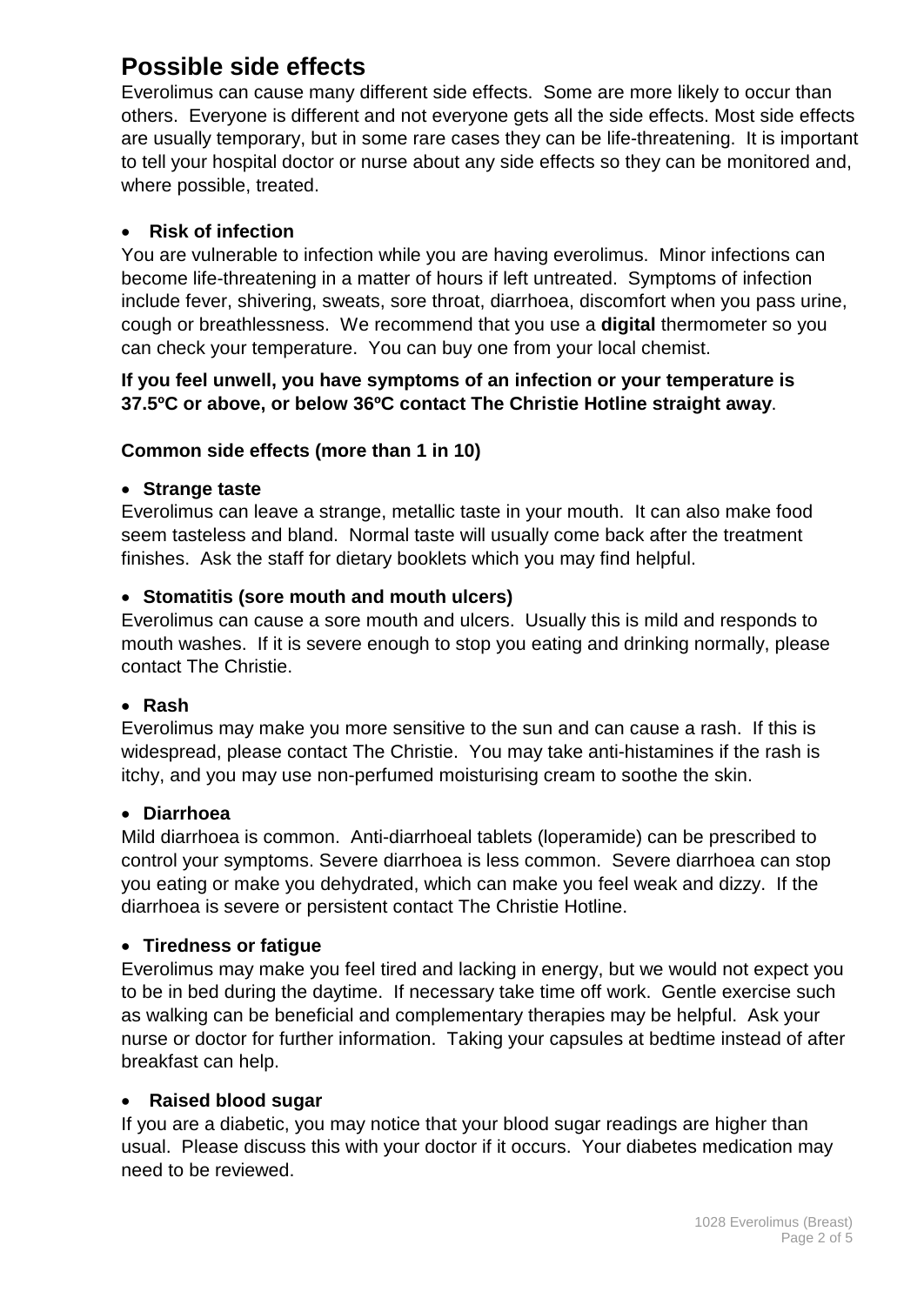#### • **Headaches**

If you start to experience headaches on treatment, please discuss this with your doctor or nurse clinician.

#### • **Pneumonitis (breathlessness)**

Some patients may experience a feeling of breathlessness, or develop a cough. If this happens please tell your doctor, or contact The Christie hotline so that investigations and treatment can be undertaken.

#### • **Raised cholesterol**

Your cholesterol level may become raised whilst you are taking everolimus.

#### **Uncommon side effects (less than 1 in 10)**

#### • **Prone to bleeding**

Everolimus can make you prone to bleeding. You may have bruising or bleeding, for example, from the nose, gums or in the urine. Contact The Christie Hotline if this occurs. A small number of patients have experienced serious bleeding complications.

#### • **Anaemia**

While having this treatment you may become anaemic. This may make you feel tired and breathless. Let your nurse or doctor know if these symptoms are a problem. You may need a blood transfusion.

#### • **Nausea and vomiting**

This is not a common problem but, if this does occur, you can be prescribed some antisickness tablets by your doctor.

#### • **Fluid retention (swelling of the ankles)**

Sometimes everolimus may cause your feet/legs to become swollen. If this is mild, no specific treatment is needed. Keeping your feet and legs raised may help. If you have any associated pain or redness, contact the hospital straightaway.

#### • **Sore eyes**

You may experience red or dry eyes. If this happens or persists, contact your GP or doctor at The Christie to discuss the use of eye drops.

#### **Rare side effects (less than 1 in 100)**

#### • **Reactivation of hepatitis**

There have been rare reports of reactivation of viral hepatitis (for example, hepatitis B or C). Please tell your doctor if you have ever been diagnosed with hepatitis.

#### • **Blood clots**

During treatment you are more at risk of blood clots in the legs (DVT) or lungs (PE). Occasionally these clots can be life-threatening. To help prevent clots, keep mobile and drink plenty of non-alcoholic fluids.

#### **Serious and potentially life threatening side effects**

In a small proportion of patients anti-cancer therapy can result in very severe side effects which may rarely result in death. The team caring for you will discuss the risk of these side effects with you.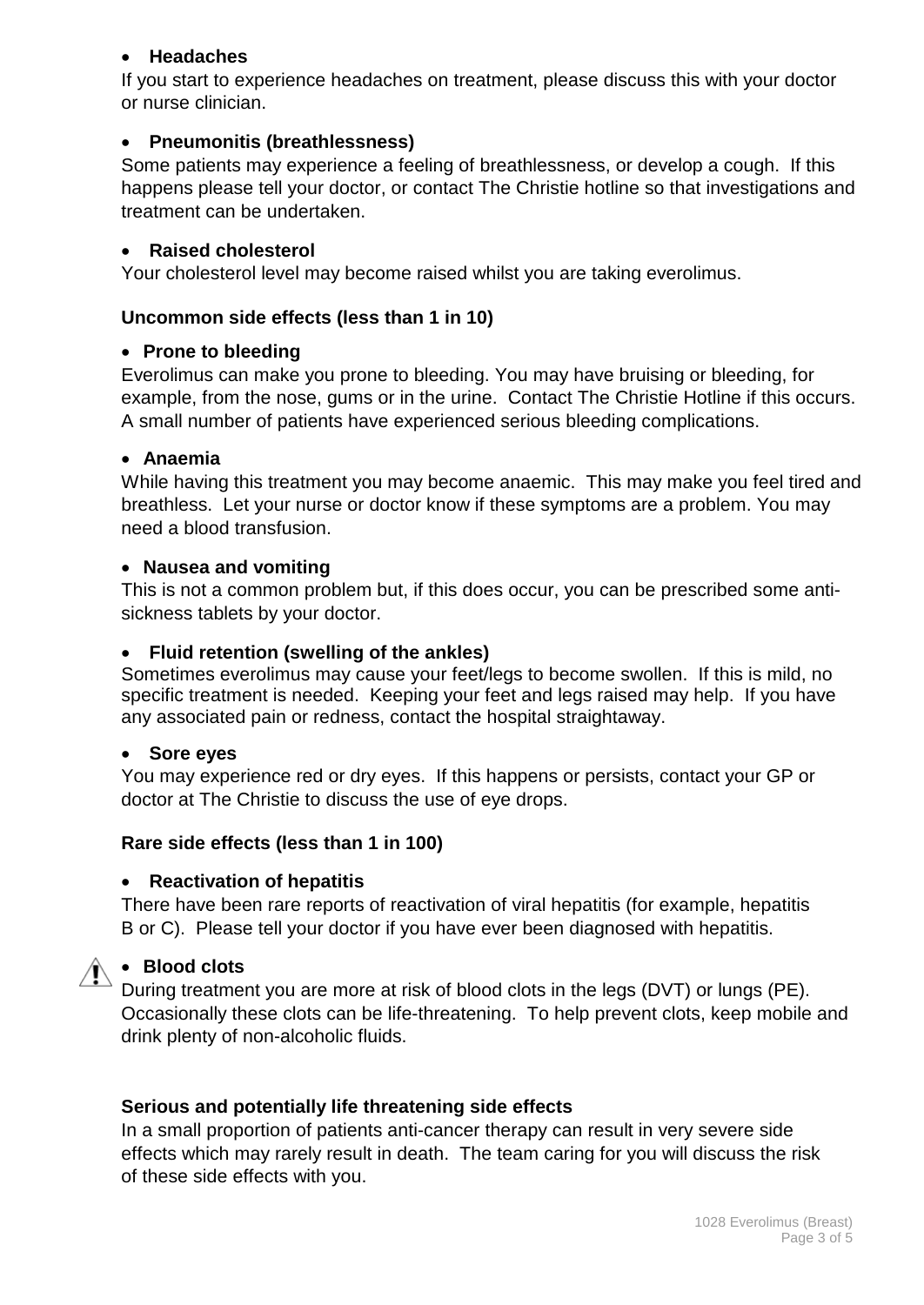# **Late side effects**

Some side effects may become evident only after a number of years. In reaching any decision with you about treatment, the potential benefit you receive from treatment will be weighed against the risks of serious long term side effects to the heart, lungs, kidneys and bone marrow. With some drugs there is also a small but definite risk of developing another cancer. If any of these problems specifically applies to you, the doctor will discuss these with you and note this on your consent form.

# **Sex, contraception & fertility**

**Protecting your partner and contraception:** We recommend that you or your partner use a condom during sexual intercourse while you are having the course of everolimus. Anti-cancer drugs may be dangerous to unborn babies and this will also protect you and your partner from any drugs that may be present in semen and in the vagina. If you suspect that you may be pregnant please tell your doctor immediately.

## **Contacts**

If you have any general questions or concerns about your treatment, please ring the area where you are having treatment:

| • Administration enquiries | 0161 918 7606/7610 |
|----------------------------|--------------------|
| • Chemotherapy nurse:      | 0161 918 7171      |
| • Clinical trials unit     | 0161 918 7663      |
| • Breast care nurses       | 0161 446 3996      |
|                            |                    |

For advice ring The Christie Hotline on **0161 446 3658** (24 hours)